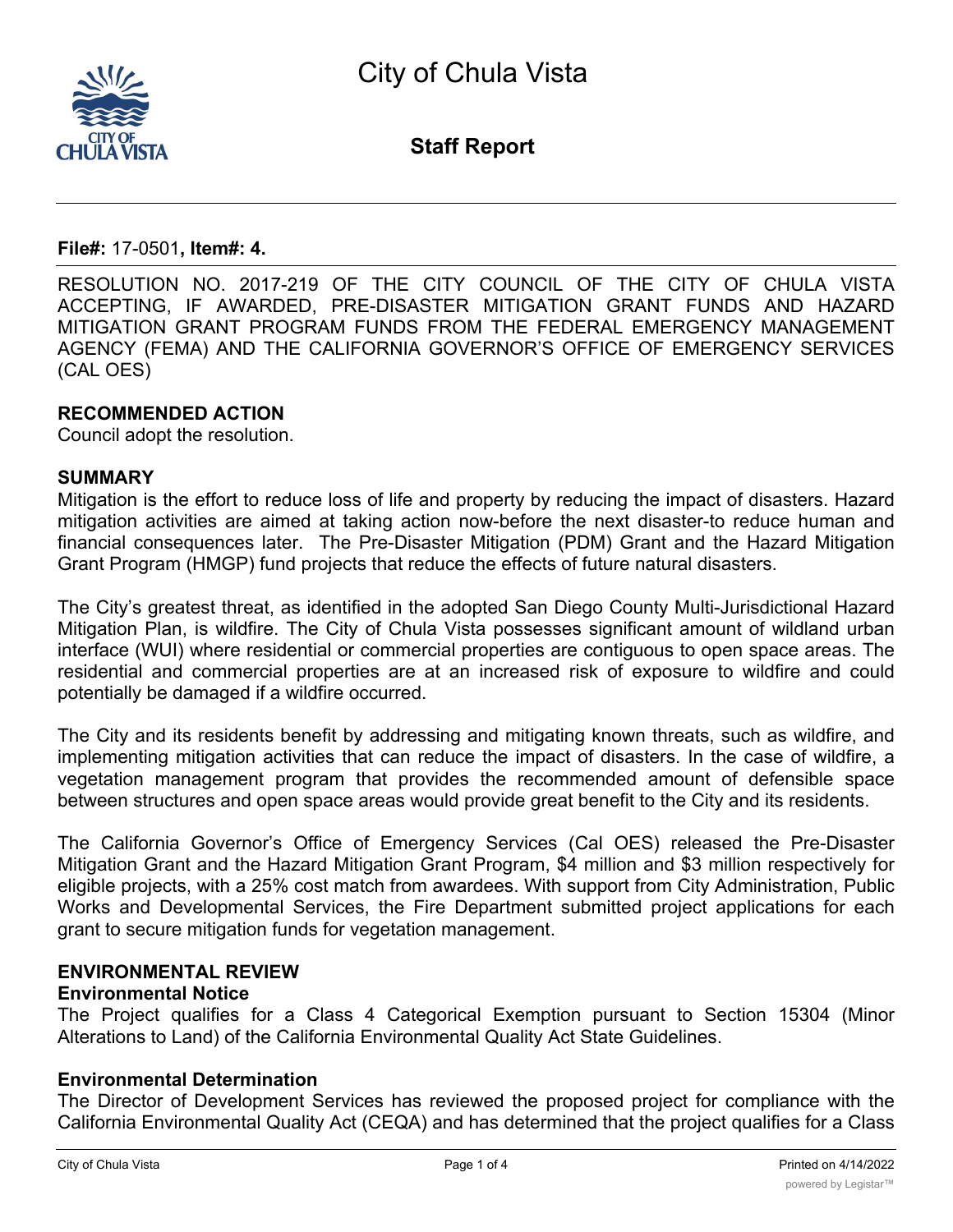## **File#:** 17-0501**, Item#: 4.**

4 Categorical Exemption pursuant to Section 15304 (Minor Alterations to Land) of the State CEQA Guidelines because the project consists of vegetation management to limit the adverse effects of fire on vegetation and property. Thus, no further environmental review is required.

## **BOARD/COMMISSION RECOMMENDATION**

Not Applicable.

### **DISCUSSION**

Since 2000, San Diego County has experienced hundreds of wildfires (>100 acres in size) that have burned well over one million acres. The October 2003 and October 2007 wildfires were significant, as they forced the evacuation of over 500,000 San Diego County residents, burned thousands of structures and hundreds of thousands of acres and resulted in the loss of life. Uncontrolled wildfires pose a significant threat to public health and safety, property, and critical infrastructure, requiring emergency measures be taken in response. These reasons, along with Chula Vista's abundant vegetation throughout open space areas, provided the basis for the City to declare wildfires as the greatest disaster threat facing the community. This was formally done via resolution in the City's adopted Multi-Jurisdictional Hazard Mitigation Plan*.*

Throughout our community, there is a significant amount of wildland urban interface (WUI) where residential or commercial properties are contiguous to open space areas. Chula Vista's WUI is composed of 1,000 plus acres, among 40 fire department designated open space areas, needing routine inspection along with varying degrees of vegetation management. Most of the open space areas in the center of the city are in need of urgent brush management. It is also important to note that not only does the City own the respective open space property, but the districts established to maintain the open space areas are not supported financially to perform the minimum requisite vegetation management.

Fire prevention efforts are the key to limiting the adverse effects of fire on vegetation and property. Understanding our circumstances, the City has taken many steps to better prepare for future wildfire events:

- Since 2004, the Fire Department's Fire Prevention Division requires Fire Protection Plans (FPP) for all new development where open space and development intermix. These FPPs evaluate the open space areas (e.g., fuel types, fuel density, slope aspect, weather) and prescribe defensible space parameters and construction requirements to limit the impacts of vegetation fires, should one occur. These newly developed areas have ongoing vegetation management performed as part of each development's Community Facility District. Further, the Fire Department has operationally pre-planned wildfire vegetation response specific to each of the designated open space areas.
- The Fire Department was previously successful in acquiring two vegetation management grants that allowed for critical work to be done in two open space areas.
- · Currently, the City is in the draft stages of creating an encroachment permit that would afford private homeowners permission to perform vegetation management on the City's open space property.
- · From an educational standpoint, the Fire Department adopted and customized a "Ready, Set, Go!" wildfire education program.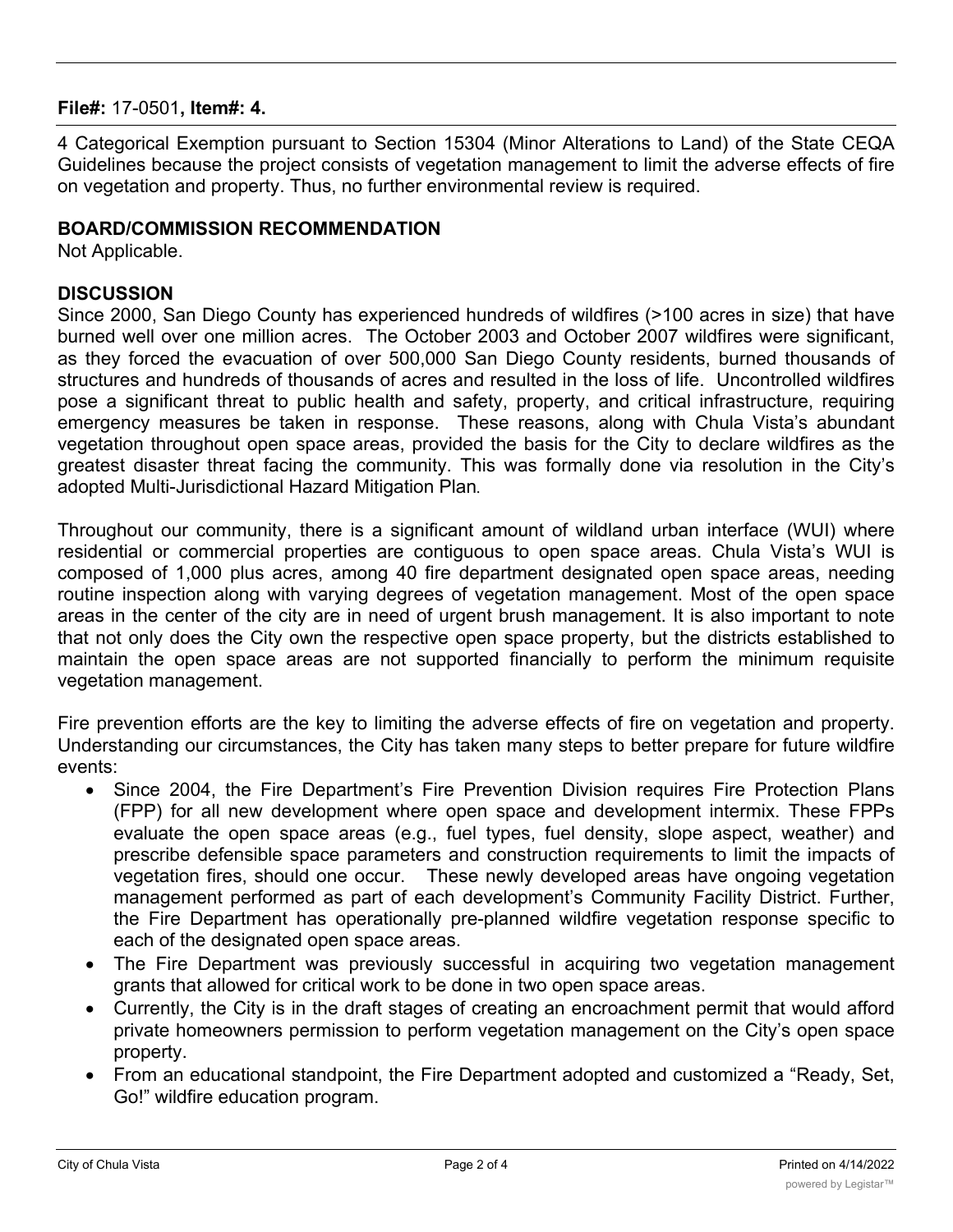## **File#:** 17-0501**, Item#: 4.**

To continue mitigating the City's wildfire threat, the Fire Department actively pursues opportunities to implement vegetation management activities. Most recently, the Fire Department became aware of two new grant opportunities where vegetation management is an eligible activity. The California Governor's Office of Emergency Services (Cal OES) released the Pre-Disaster Mitigation Grant and the Hazard Mitigation Grant Program, \$4 million and \$3 million respectively for eligible projects, with a 25% cost match from awardees. With support from City Administration, Public Works and Developmental Services, the Fire Department submitted project applications for each grant to secure mitigation funds for vegetation management.

If awarded, these grant funds will allow the City to complete the necessary vegetation management in several open space areas. There are seventeen (17) open space areas identified as the priority for vegetation management (please see Attachment #2 - Canyon Grants Aerial). The initial vegetation management activities are the most challenging aspect as it requires the most clearing. Following the initial vegetation management, the City will implement a maintenance scheduled that is much more manageable in terms of cost and labor. City forces and contractors will be able to effectively manage the vegetation in the open space areas and maintain the required defensible space and brush management zones outlined in the City's Multiple Species Conservation Plan (MSCP).

## **DECISION-MAKER CONFLICT**

Staff has reviewed the property holdings of the City Council and has found that, Councilmember Aguilar and Mayor Mary Casillas Salas have real property holdings within 500 feet of the boundaries of the property which is the subject of this action. Consequently, pursuant to California Code of Regulations Title 2, sections 18700 and 18702.2(a)(11), this item presents a disqualifying real property-related financial conflict of interest under the Political Reform Act (Cal. Gov't Code § 87100, et seq.) for the above-identified member.

Staff is not independently aware, and has not been informed by any City Council member, of any other fact that may constitute a basis for a decision maker conflict of interest in this matter.

## **LINK TO STRATEGIC GOALS**

The City's Strategic Plan has five major goals: Operational Excellence, Economic Vitality, Healthy Community, Strong and Secure Neighborhoods and a Connected Community. A vegetation management supports the Citywide strategy to enhance prevention efforts and prepare communities for natural disasters and other emergencies. Establishing a vegetation management program will undoubtedly enhance prevention efforts as it relates to wildfire damage to structures, and it will also lead to increased community awareness and education about the threat of wildfire.

## **CURRENT YEAR FISCAL IMPACT**

There are no current year fiscal impacts. The anticipated award dates for both grants is December 30, 2018 in fiscal year 2018-19.

# **ONGOING FISCAL IMPACT**

Federal and State hazard mitigation grants require a 25% cost match. The City has committed to match 25% of any funds awarded. A final funding source has not been determined as all options are still being explored; however potential funding sources include administration funding types such as the Measure P Fund, Open Space District Funds, and General Fund reserves. The City will also seek